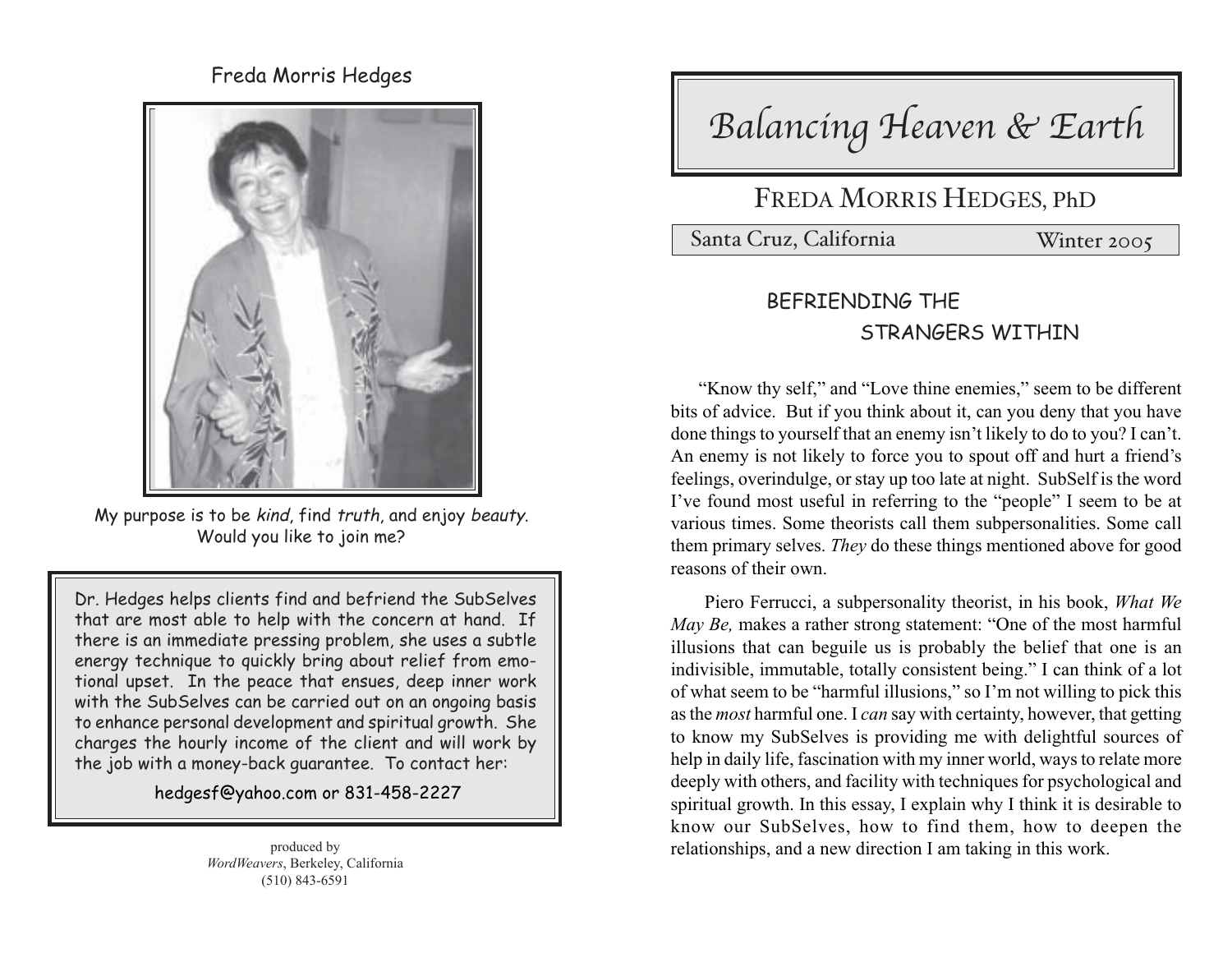SubSelves are psychological entities that co-exist as a group within a person. It is easy to realize that a human being is a multiplicity by noticing how people can completely change their outlook on life, their worldview, or their model of the universe. As our different SubSelves take different perspectives, life may appear to be a drag, a dance, a picnic, a bowl of cherries, the pits, a race, an adventure, a mystery, a puzzle, a nightmare, a merry-go-round, a fun game, a hard fight, and so on.

As our different SubSelves take different perspectives, life may appear to be a drag, a dance, a picnic, a bowl of cherries, the pits, a race, an adventure, a mystery, a puzzle, a nightmare, a merry-go-round, a fun game, or a hard fight.

These diverse points of view color perceptions and influence our way of being in the world. Each one of them creates a different selfimage, body posture, and set of neurotransmitters in the brain. They stimulate diverse feelings, behaviors, word usage, habits, and beliefs. SubSelves are often extremely different from each other with different sets of motivations. Always, I believe, they have the well-being of the entity at heart, although the SubSelf's view may be narrow as to what is needed. For example, one of my SubSelves, a 14-year-old boy, is most interested in my having fun, but his ways of achieving this goal may interfere with my financial or household needs. Yet I still believe that each SubSelf was developed in order to support the health and wholeness of the person whose body they share.

Why am I so interested in SubSelves? In what ways do I find knowing them to be of benefit? There are small, pleasant, convenient benefits such as one may gain by giving the body to the appropriate SubSelf for doing a job at hand. For instance, if I consciously call upon a particular SubSelf when I am cooking, shopping, cleaning, and so forth, I do a better job, with greater ease, and with less likelihood of having a hurry-up mentality. That particular part of myself enjoys such activity and is happy to give it the time it takes.

temporary state. The quote below may give an idea why I am so happy to have their help. It is a comment from Hugh, one of my SubSelves paraphrased from notes he wrote on June 22, 2004:

> "I am a part of you and you of me. We are given the privilege of living with this body more or less under our control. I have experienced oppression. I either did it in a past life as a serf or in your childhood, or perhaps I am just a metaphor for sadness that you have rarely been conscious of.

"But one thing is sure:

"I came into your consciousness because you were willing to take the risk of going deep within, for which I am eternally grateful. I am here to do my best to hlep you find all of yourself, your selves, and to do what serves best for your spiritual growth. This is the most anyone can do to make a difference in this world."

## about Freda Morris Hedges, PhD

Dr. Hedges began her post PhD work as a professor of medical psychology at the University of California in Los Angeles. Later, relocating in the San Francisco Bay Area, she founded one of the first California State-licensed training programs in professional hypnotherapy. A pioneer in the revitalization of hypnosis as a viable healing modality, she authored two popular books on the subject: Self-Hypnosis in Two Days (E.P. Dutton, 1975) and Hypnosis with Friends & Lovers (Harper & Row, 1979).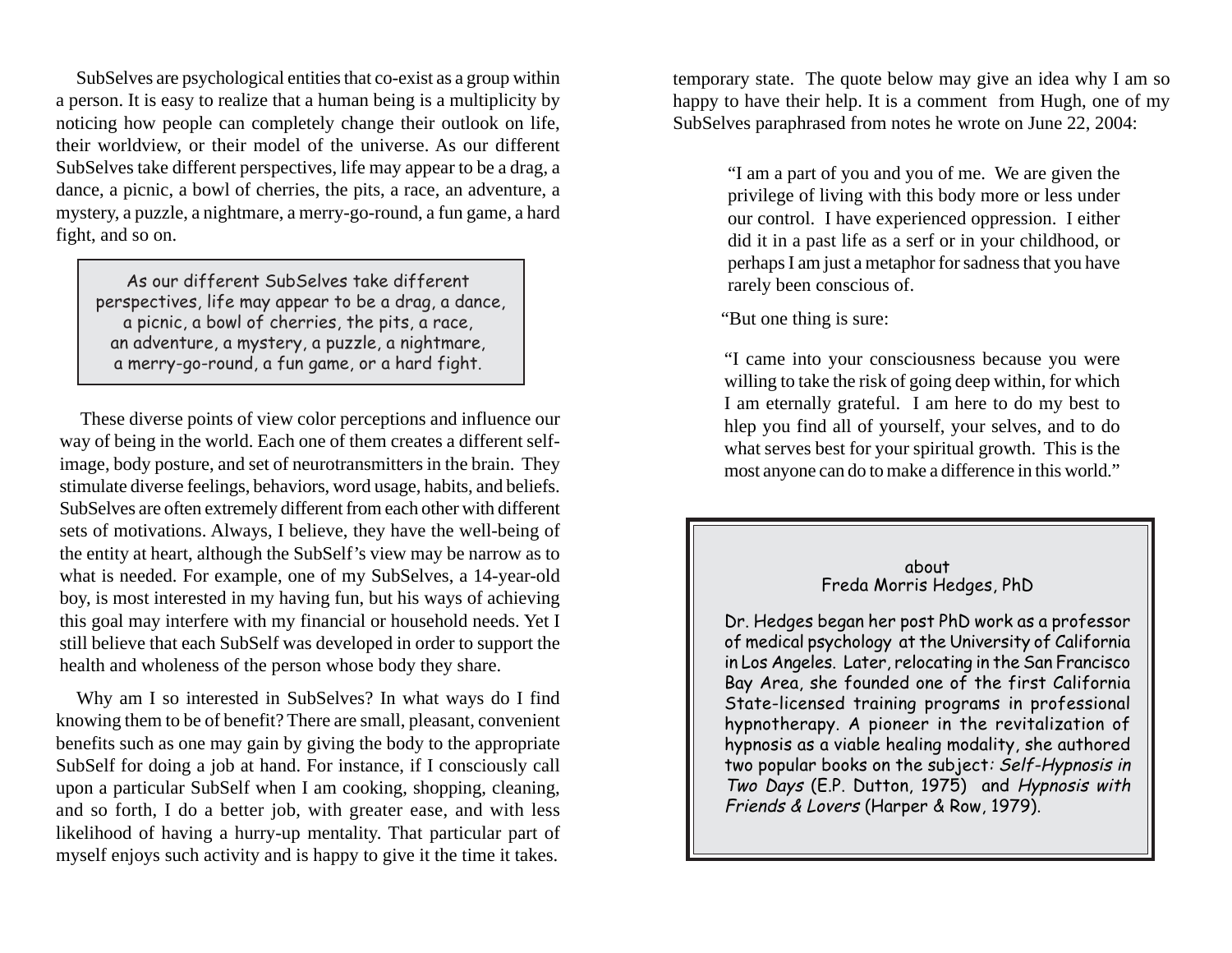It is truly amazing how very real the SubSelf is in my being. I feel as if I *am* the SubSelf while at the same time being fully cognizant that I am in a process designed ultimately to bring about integration, health, and wholeness. I am temporarily shifting into that SubSelf for a desirable purpose.

I recently discovered a new way to relate to my SubSelves as the result of a five-day dreamwork seminar with Jeremy Taylor, author of *Where People Fly* and *Water Runs Uphill.* His method requires that a person tell a dream and then other people respond by saying, "If this were my dream…" and tell what it might mean for them. Taylor believes that dreams always come in the service of health and wholeness. They help us become aware of our unconscious projections onto other people so that we can reclaim them as our own foibles or talents. The trouble with unconscious material is that it is, indeed, unconscious. When we work as if another person's dream is our own, we are more apt to have meaningful insights that truly bring some of our own unconscious into active awareness. And often, the dreamer is also able to get insights from listening to the other person speaking "as if it were my dream."

When I awoke at home after the dream workshop, I wrote my dreams of the night, and asked my SubSelves to write 'as if it were their dreams.' I am just starting this process and it seems to me to hold great potential. This is the direction I see my work heading. I expect the work with dreams and SubSelves to help bring my unconscious projections into awareness. I believe that as I become more and more aware of my projections, I will become better able to avoid over-identifying with what one normally calls, "me," and to feel oneness with others.

An American Zen Master, Gempo Roshi, is using subpersonalities to facilitate an inner knowing that we are connected with others and our environment. He notes that when we know we are one with everything, we do not struggle against what is. With the help of my inner friends, who thankfully are no longer strangers to me, I expect to have fun while making progress toward connectedness as an everpresent way of being, as a stage of development rather than a

A larger reason for knowing our SubSelves well is to live life from an integrated perspective. Living from conflicting perspectives, without an effective way to resolve them, leads to focus on *events* that are taking place. Examples are making the team, graduating, getting a job or promotion, getting married, creating a family, getting published, going to the gym, losing weight, etc. All of this is based on seeking pleasure and avoiding pain, or seeking success and avoiding failure.

Knowing our SubSelves well and working with them leads to less interest in *events* and more interest in the general *quality* of life. The important question becomes, "How am I living my life?" rather than "What is happening or what is going to happen?" There is more focus on kindness and beauty in actions as opposed to what I will get out of this. By feeling the importance of *qualities* one is able to give less importance to the ever-changing realm of *events*. This seems to enhance greatly the ability to operate with passion for and commitment to whatever needs doing as opposed to operating from agitated moral outrage or some other agitated state. If one can give no-stringsattached service—given for the sheer delight of providing it—the action is probably coming from integration. Otherwise, the action is likely being taken to fulfill the self-concept of being a helpful person that one of the SubSelves holds. The trouble with this motivation is that the action is less likely to be truly helpful.

> The important question becomes, "How am I living my life?" rather than "What is happening or what is going to happen?"

How does one find these SubSelves whose hiddenness creates this personality that we want to integrate in order that we may live a larger life? Some of the SubSelves are so obvious that you probably know one or two already even if you haven't been interested before. Depending on your personality, you might easily find the Controller, the Skeptic, the Clown, the Complainer, the Artist, the Hurt Child,